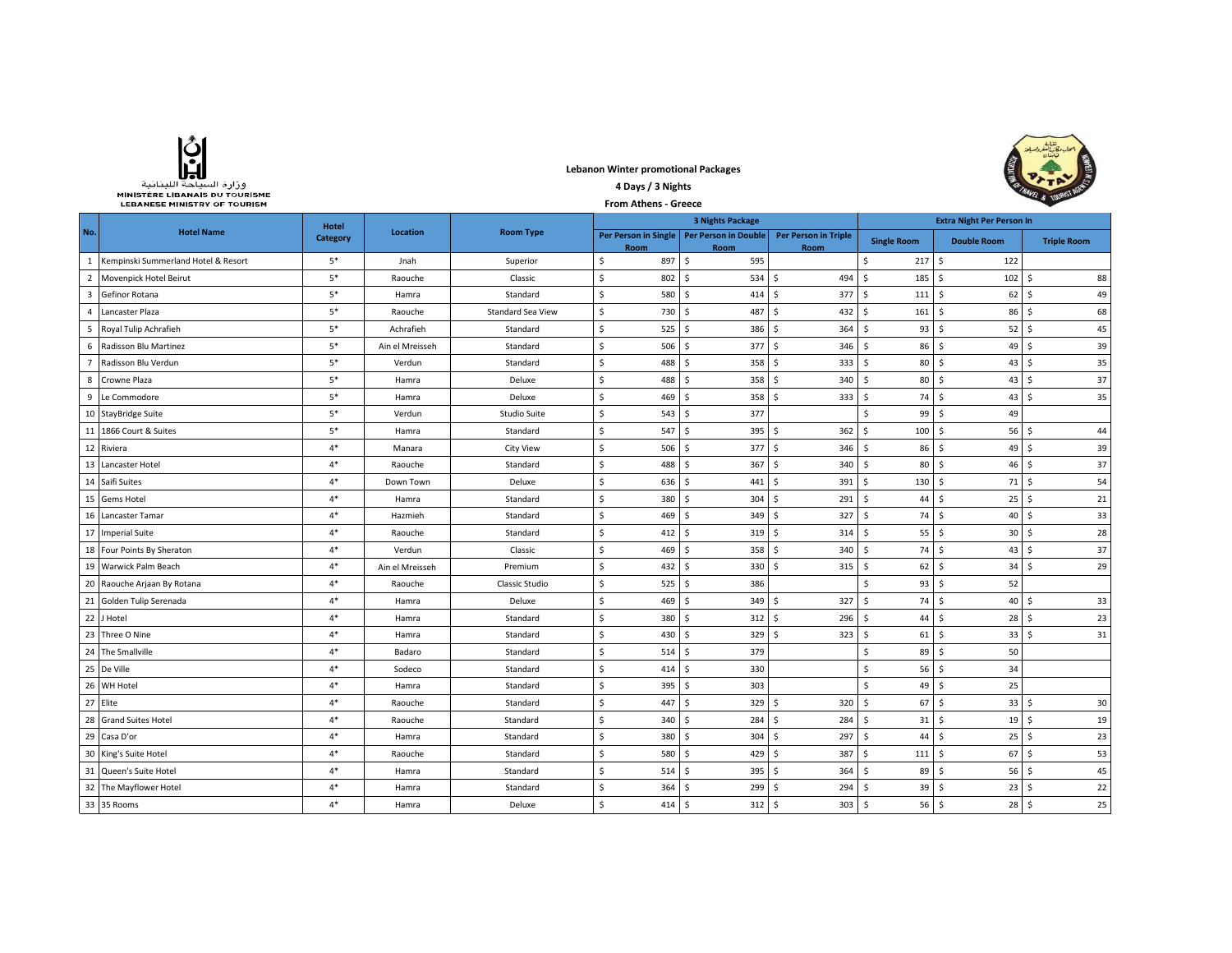| 34 Hilton Habtoor                               | $5*$ | Sin El Fil        | Guest Room                        | \$<br>654 | \$<br>451S            | 438        | \$<br>$136 \quad $$       | 74         | 70<br>- Ś            |
|-------------------------------------------------|------|-------------------|-----------------------------------|-----------|-----------------------|------------|---------------------------|------------|----------------------|
| 35 The Cosmopolitan                             | $4*$ | Sin El Fil        | Deluxe                            | \$<br>395 | \$<br>$312 \quad $$   | 296        | 49<br>Ŝ.                  | 28<br>l \$ | -\$<br>23            |
| 36 Warwick Stone 55                             | $4*$ | Zalka             | Deluxe                            | \$<br>447 | Ś<br>337              | -\$<br>332 | Ŝ.<br>67                  | l \$<br>36 | 34<br>-\$            |
| 37 Le Royal                                     | $5*$ | Dbayeh            | <b>Standard Sea View</b>          | \$<br>833 | Ś<br>521S             | 488        | $\mathsf{\hat{S}}$<br>191 | l \$<br>96 | $\mathsf{s}$<br>84   |
| 38 The Ray Hotel & Studios                      | $4*$ | Ain Saadeh        | Standard                          | 508<br>\$ | Ś<br>377              |            | 62<br>Ŝ.                  | 37<br>۱Ś.  |                      |
| 39<br>MonteVerde                                | $4*$ | MonteVerd         | <b>Standard Pool View</b>         | Ś<br>469  | Š.<br>358             |            | Š.<br>49                  | l \$<br>31 |                      |
| 40<br>Al Bustan                                 | $5*$ | <b>Beit Mery</b>  | Loggia Room                       | Ś.<br>821 | Ś<br>543              |            | \$<br>167                 | 93<br>S.   |                      |
| 41 Printania Palace                             | $5*$ | Broumana          | Standard                          | \$<br>554 | Ś<br>399              | - Ś<br>379 | Ŝ.<br>78                  | 44<br>۱Ś.  | 38<br><sup>5</sup>   |
| 42 Majestic Byblos Grand Hotel                  | $5*$ | <b>Byblos</b>     | Standard                          | Ś.<br>469 | Ś<br>367 <sub>5</sub> | 352        | 62<br>S.                  | 40<br>l S  | 35<br>-Ś             |
| 43 Byblos Sur Mer                               | $5*$ | Byblos            | Deluxe Sea View                   | \$<br>525 | Ś.<br>386 \$          | 358        | Ŝ.<br>80 \$               | 46         | 37<br>- Ś            |
| 44 Regency Palace Adma                          | $5*$ | Adma              | Standard                          | \$<br>697 | Ś<br>509 \$           | 457        | $142 \quad$ \$<br>\$      | 89         | 72<br>-\$            |
| 45 Monte Boutique Casino                        | $5*$ | Jounieh           | Luxury                            | \$<br>531 | \$<br>380 \$          | 370        | Ŝ.<br>86                  | l s<br>46  | 43<br>Ŝ.             |
| 46 Grey Pearl Suites                            | $5*$ | Jounieh           | Premium Sea / Mountain View       | Ś.<br>653 | Ś.<br>$455 \pm 5$     | 455        | 127<br>Ŝ.                 | 72<br>l s  | 72<br>-\$            |
| 47 Bel Azur                                     | $4*$ | Jounieh           | Standard                          | \$<br>438 | Š.<br>3335            | 340        | 56<br>Ŝ.                  | l \$<br>31 | 33<br>S.             |
| 48 Queens Land                                  | $4*$ | Jounieh           | Deluxe                            | \$<br>372 | Ś<br>299              | -Ś<br>302  | Ŝ.<br>33                  | 19<br>l s  | 20<br>-Ś             |
| 49 Bay Inn                                      | $4*$ | Jounieh           | Deluxe                            | \$<br>372 | Ś<br>2995             | 302        | $\mathsf{S}$<br>33        | l s<br>19  | 20<br>Ŝ.             |
| 50 Al Murjan Palace Hotel                       | $4*$ | Jounieh           | Deluxe                            | Ś<br>390  | 307S<br>Ś             | 313        | Ŝ.<br>39                  | 22<br>l \$ | 24<br>-\$            |
| 51 Reston                                       | $4*$ | Jounieh           | Deluxe Mountain View              | \$<br>455 | Ś.<br>341S            | 326        | Ŝ.<br>61                  | l \$<br>33 | 28<br>S.             |
| 52 Burj On Bay                                  | $4*$ | Jounieh           | Deluxe                            | \$<br>479 | Ś<br>352              | 332<br>Ŝ.  | 69<br>Ŝ.                  | l s<br>37  | 30<br>Ŝ.             |
| 53 Bzommar Palace                               | $4*$ | Bzommar / Harissa | <b>Standard Mountain View</b>     | Ś<br>469  | Ś.<br>349             |            | Ŝ.<br>62                  | 34<br>۱Ś.  |                      |
| 54 InterContinental Mzaar Mountain Resort & Spa | $5*$ | Kfardebiane       | Standard (WeekDay)                | \$<br>704 | Ś<br>457              |            | 128<br>\$                 | 64<br>۱s   |                      |
|                                                 |      |                   | Standard (WeekEnd)                | \$<br>788 | Š.<br>499             |            | \$<br>156                 | l \$<br>78 |                      |
| 55 Scappa Resort                                | $4*$ | Ajaltoun          | Standard (WeekDay)                | \$<br>617 | Ś<br>414              | -\$<br>266 | 99<br>\$                  | 49<br>۱Ś.  | 41<br>-S             |
|                                                 |      |                   | Standard (WeekEnd)                | \$<br>691 | \$<br>$451 \,$ \$     | 266        | \$<br>123                 | l \$<br>62 | 49<br>- Ś            |
| 56 Lodge In Faraya                              | $4*$ | Faraya            | Standard                          | \$<br>728 | \$<br>488 \$          | 444        | $136 \quad $$<br>\$       | 74         | 60<br>-\$            |
| 57 San Giorgio Hotel                            | $4*$ | Faraya            | Standard                          | \$<br>488 | Ś<br>349              | Ŝ.<br>340  | $56$ \$<br>Ŝ.             | 28         | 25<br>Ŝ              |
| 58 Le Pavé Ain Aar                              | $4*$ | Ain Aar           | Deluxe Urban View                 | \$<br>475 | Ś<br>380              |            | <sub>S</sub><br>68        | 46<br>l s  |                      |
| 59 Cherry Blossom Boutique Hotel                | $4*$ | Bhamdoun          | <b>Standard Room Without View</b> | Ś<br>932  | Ś.<br>571S            | 544        | 220<br>Ŝ.                 | l s<br>110 | 101<br><sup>\$</sup> |
| 60 Valley View                                  | $4*$ | Hammana           | Standard                          | \$<br>494 | Š.<br>370 \$          | 259        | 62<br>Ŝ.                  | 37<br>l s  |                      |
| 61 Golden Tulip                                 | $4*$ | Aley              | Standard                          | Ś.<br>549 | 398 \$<br>Ś.          | 370        | 93<br>Ŝ.                  | l \$<br>52 | 43<br>-Ś             |
| 62 Byout Ghalboun                               | $4*$ | Ghalboun          | Lavandre                          | \$<br>704 | Ś<br>457              |            | Ŝ.<br>140                 | 70<br>l \$ |                      |
| 63 Al Fundok                                    | $4*$ | Maasser Ech Chouf | Standard                          | \$<br>431 | Ś<br>339 \$           | 327        | Ŝ.<br>$49$ \$             | 31         | 27<br>- Ś            |
| 64 Bkerzay                                      |      |                   | Superior (WeekDay)                | \$<br>821 | Ś.<br>515S            | 470        | Ŝ.<br>179                 | 89<br>l \$ | 74<br>-\$            |
|                                                 | $4*$ | Chouf             | Superior (WeekEnd)                | \$<br>684 | $\sim$<br>447 \$      | 425        | $133 \quad $$<br>\$       | 67         | 59<br>l\$            |